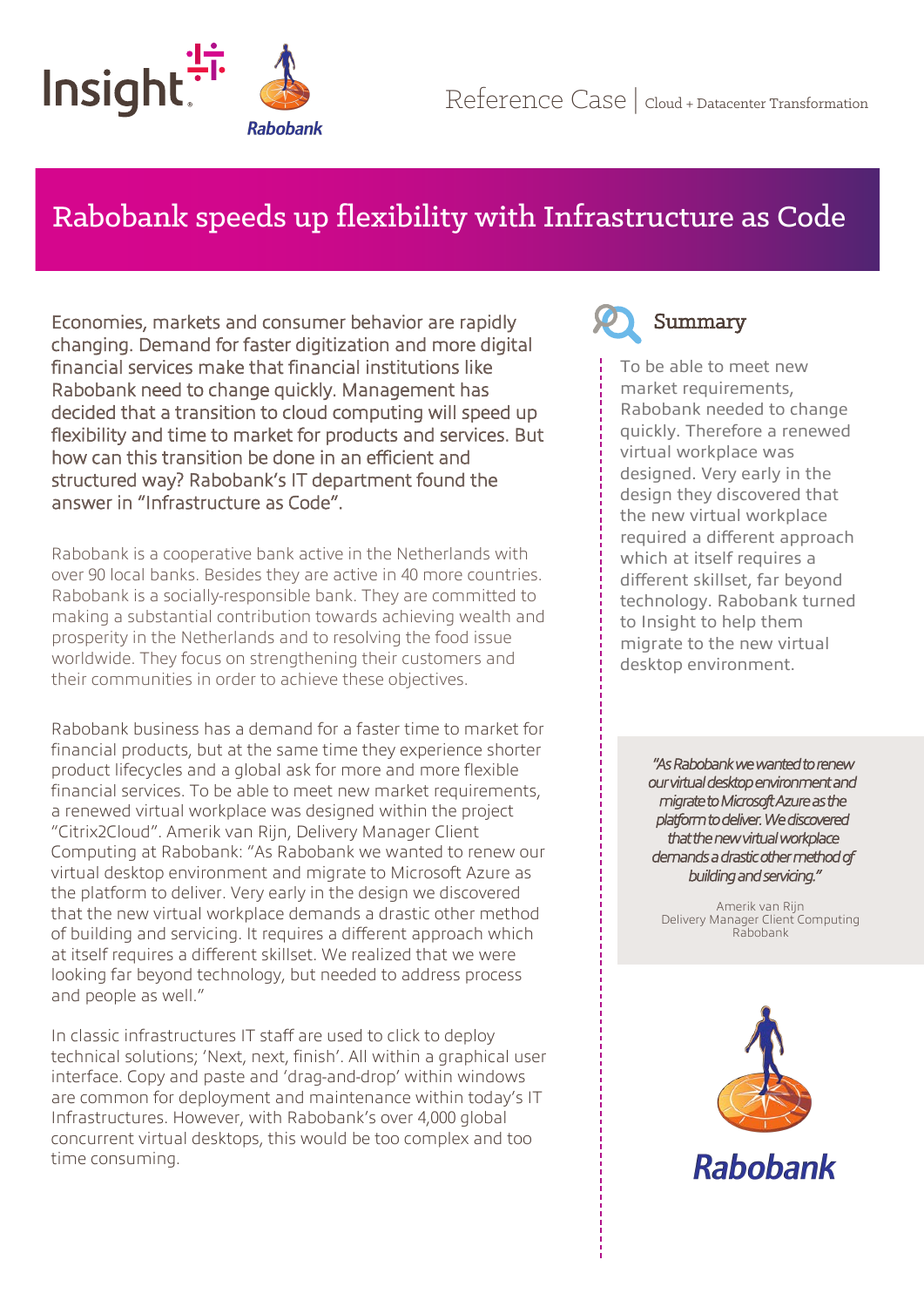

# Ask

Rabobank turned to Insight Enterprises and asked if Insight could help with the migration to the new virtual desktop environment, based on Microsoft Azure Virtual Desktop technology with a Citrix Cloud Management layer. Because of the Windows 10 multi-session technology, users can experience their Windows desktop the same way as they would experience it when Windows 10 was locally installed on a desktop or laptop computer. Depending on user profiles, a custom virtual desktop is serviced to the user. Tailor made for their work, automatically deployed, flexible and scalable.

# Code

Instead of 'clicking', 'coding' is the way forward for IT Infrastructures. It is known as Infrastructure as Code, built around Azure Resource Manager (ARM), CLI scripts and tasks, orchestrated from within Azure DevOps (development and operations). The 'code' approach isn't only for deployment or maintenance of the virtual desktops. Infrastructure as Code is the foundation for managing the entire infrastructure in the cloud. From configuring firewalls to building storage networks and everything in between.

# Skills

When Rabobank staff embraced this new approach for setting up their new virtualized desktop, they realized that the 'people part' would be the most critical, not process or technology. IT specialists had to learn new skills, they had to learn how to code. "For us, the route to the cloud was the enabler to embrace AzureDevOps", Amerik continues. "But the 'how-to' was a big question mark. We realized we couldn't transition on our own power and needed help from specialists. But I didn't want an outsourcing company to do our project. We strongly wanted our people to learn new skills, to be able to adopt the new way of work." Michiel van der Geest, project manager at Rabobank: "The new requirements changed the 'go to the cloud' project for the virtual desktop. We were able to take the project into a broader perspective. From a technical-only approach to offering IT employees a chance to learn new skills and innovate their job roles."

#### Educate

Rabobank was already in contact with Insight and asked Insight if they could help with this new project approach. Ed de Heer, Enterprise Account Manager at Insight Enterprises: "Even for us it was a change of mind. The initial ask from Rabobank was technology driven, but together we discovered that the new virtual desktop required a radical new approach in deploying and managing IT Infrastructures. At Insight Enterprises we do have the expertise on Citrix, Azure, Infra as Code, Pipelines and many more topics. The interesting part is not doing the job for the customer, but to learn the customer how to do their job in a totally different, new way."

*"For us, the route to the cloud was the enabler to embrace AzureDevOps," but the 'how-to' was a big question mark. We realized we couldn't transition on our own power and needed help from specialists."* 

Amerik van Rijn Delivery Manager Client Computing, Rabobank



"We found out that Insight does not only have very skilled people themselves, but those specialists do have the patience to explain new things, over and over again", Michiel van der Geest continues. Educational skills proved to be very important in the project. Amerik van Rijn: "Of course there was a small percentage of the IT team who weren't that happy with the changed way of work. But in general most people were curious enough and wanted to learn. Today, we have people in the team who literally dream about code, so that proves that the new method now has solid ground." According to Amerik there is still a long way to go, but the skills level and enthusiasm today is large enough to thrive Infrastructure as Code.